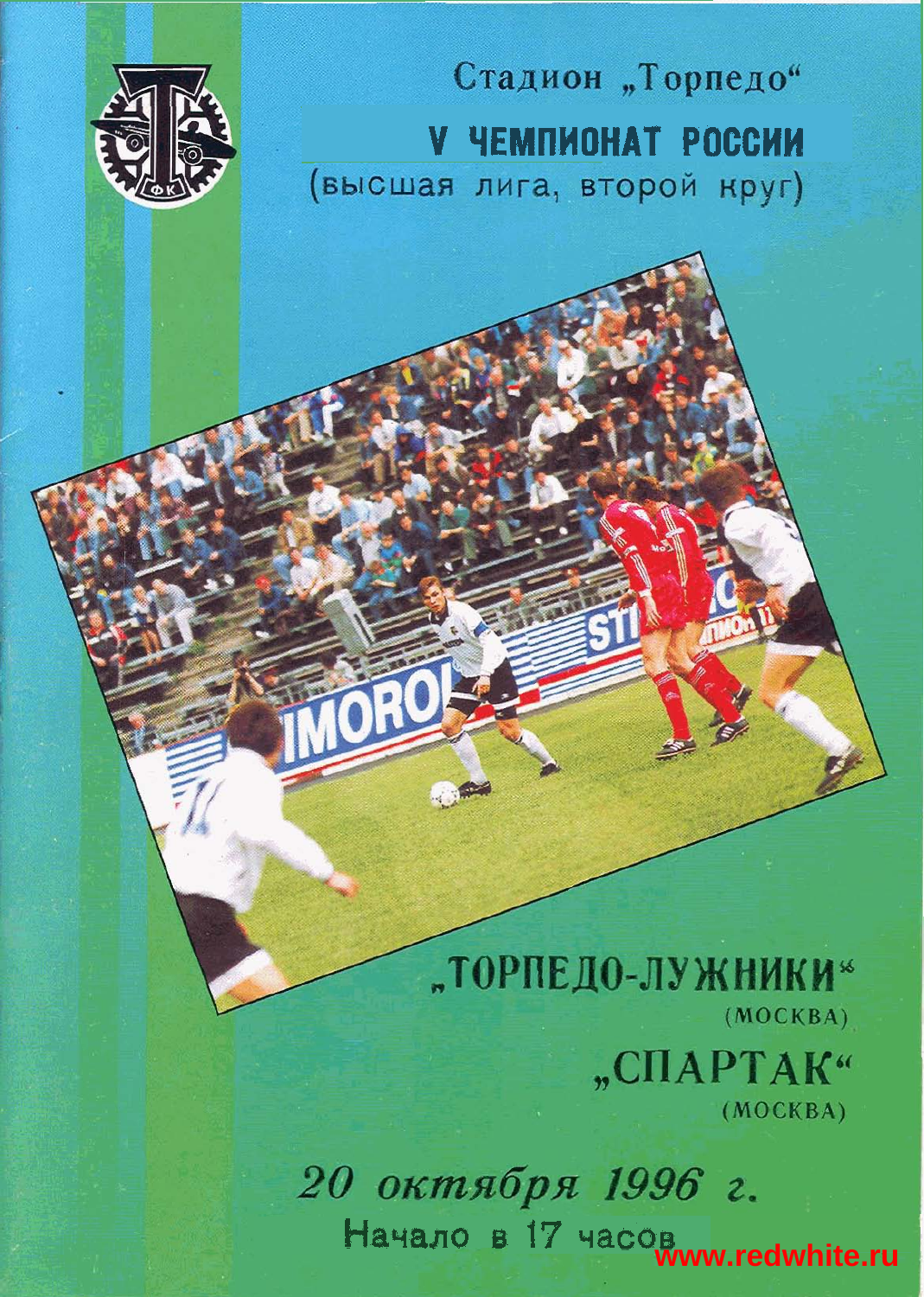## «ТОРПЕДО» МОСКВА

31 - 1 - 1 - 1 - 1 - 1 - 1 - 1 - 1 -

Команда основана в 1924 году («Пролетарская кузница»). Под названием «Торпедо» выступает с 1936 года. В высшей лиге отечественного футбола с 1938 года.

Чемпион СССР 1960, 1965, 1976 (осень) годов.

ar Eng

Серебряный призер - 1957, 1961, 1964 годов.

6p0~30~bl~ npw3ep-1945, 1953, 1968, 1977, 1988, 1991 roaos.

Обладатель Кубка СССР 1949, 1952, 1960, 1968, 1972, 1986 годов.

Финалист Кубка СССР 1947, 1958, 1961, 1966, 1977, 1982, 1988, 1989, 1991 roaos.

Первый обладатель Кубка России 1993 года.

Победитель Всемирной рабочей спартакиады (Париж, 1938).

Худшее место в чемпионатах страны - 16-е (1979).

Самые крупные победы в чемпионатах: 6:0 («Калев» Таллин, 1960), 7: 1 («Нефтяник» Баку, 1961; «Динамо» Ленин-<br>град, 1962; «Динамо» Киев, 1963).<br>- - Самые крупные поражения в чемпионатах: СССР — 0 : 7<br><sup>1</sup> «Лицамо» Москва, 1948). Росски - 0 · 8 («Покомоткв» Москград, 1962; «Динамо» Киев, 1963).

(«Динамо» Москва, 1948), России -0:8 («Локомотив» Москoa, 1994).

Самая крупная победа в розыгрышах Кубка 8: 0 («Трудовые резервы» Курск, 1961).

Ca~ble KpynHble nopameHun B ' pO3blrpblWaX Ky6~a: **0** : 3 («Динамо» Болшево, 1938; «Кайрат» Алма-Ата, 1975); 1:4 («Шахтер» Донецк, 1962, 1963); 2:5 («Динамо» Тбилиси, 1939; «Динамо» Москва, 1945).

Наибольшее число матчей за клуб в чемпионатах СССР провел Виктор ШУСТИКОВ - 427. Он же является рекордсменом отечественного футбола по количеству матчей без единого пропуска или замены - 253. Лучший бомбардир клуба в чемпионатах СССР — Валентин ИВАНОВ (124 мяча). Рекордсмен клуба за сезон — Александр ПОНОМАРЕВ (23 мяча, 1949).

Наибольшее число матчей за клуб в чемпионатах России 1949).<br>— Наибольшее число матчей за клуб в чемпионатах России.<br>провел Борис ВОСТРОСАБЛИН — 106, Лучший бомбардир в<br>помечанатах Воссии - Лимтрий ПРОКОПЕНКО. (18 мяняй). – Наибольшее число матчей за клуб в чемпионатах России<br>провел Борис ВОСТРОСАБЛИН — 106. Лучший бомбардир в<br>чемпионатах России — Дмитрий ПРОКОПЕНКО (18 мячей).<br>Вокорлененных клуба за сезон — Генналий ГРИШИН (10 неной Рекордсмен клуба за сезон - Геннадий ГРИШИН (10 мячей, 1992).

## **www.redwhite.ru**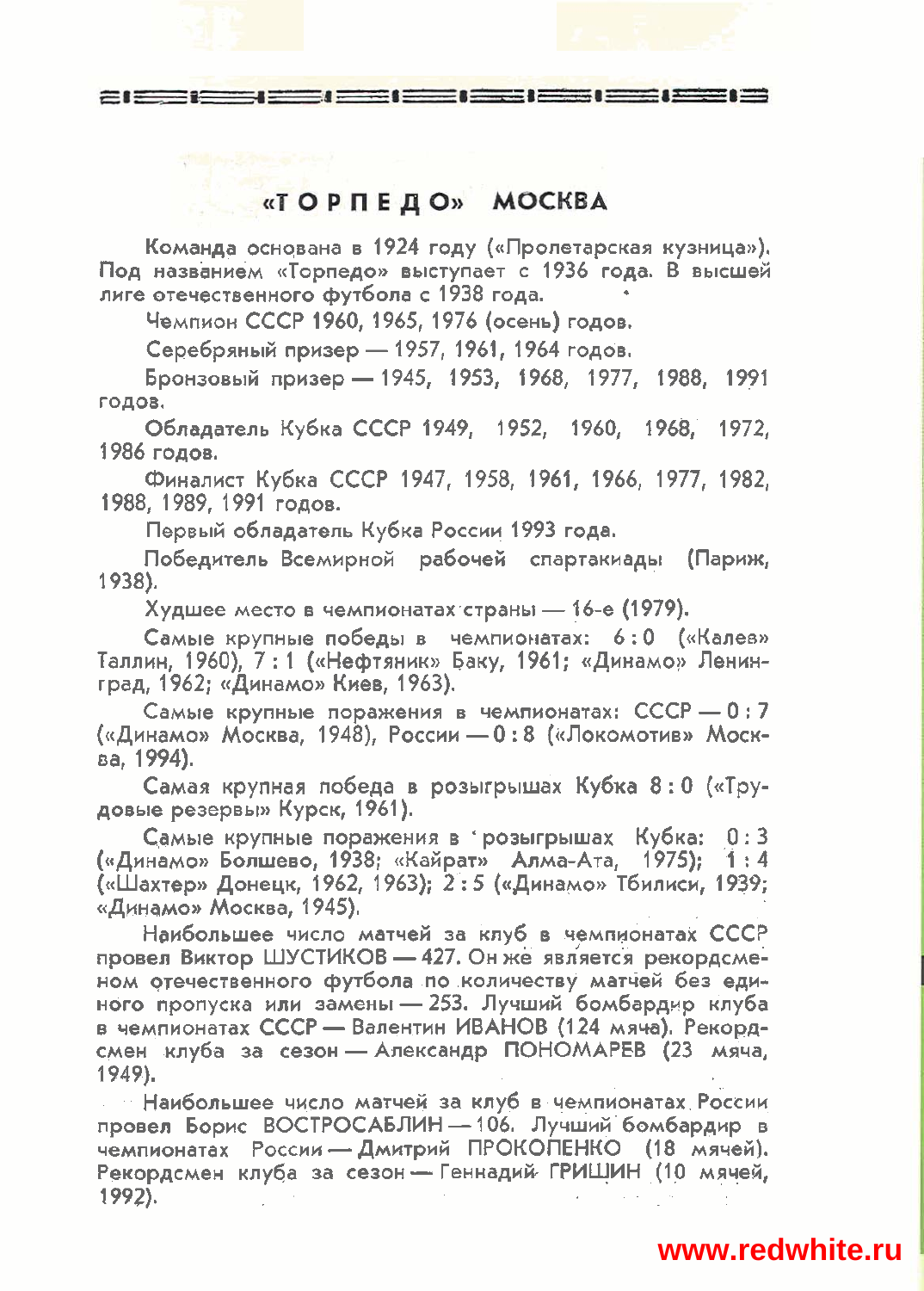#### **ЕВРОКУБКИ**

Команда принимала участие в 16 розыгрышах европейских клубных турниров, сыграв 61 матч  $(+26=18-17, m$ ячи 86:63). Высшие достижения - выход в  $\frac{1}{4}$  финала Кубка обладателей кубков (1967/68; 1986/87), 1/4 финала Кубка УЕФА (1990/91).

Самая крупная победа в еврокубках: 5:0 («Корк Сити» Корк, Ирландия — 1989).

Самые крупные поражения в еврокубках: 0:3 («Динамо» Дрезден, ГДР - 1975; «Грассхопперс» Цюрих, Швейцария -1989); 2:5 («Реал» Мадрид, Испания — 1992).

Наибольшее число матчей за клуб в еврокубках провел Геннадий ГРИШИН - 25. Лучший бомбардир в еврокубках-Юрий ТИШКОВ (8 мячей). Он же забил наибольшее количество мячей в одном розыгрыше (6-Кубок УЕФА 1990/91).

## ● - - - - - - - → - → - → <del>→</del> → <del>→</del>

### ЧЕМПИОНАТ СТРАНЫ ВЫШЕЛ НА ФИНИШНУЮ ПРЯМУЮ

 $\mathcal{F}^{\mu\nu}{}_{\mu\nu}$  (2)

Вчера матчами «КамАЗ-Чаллы» - «Динамо», «Ростсельмаш» - «Крылья Советов», «Зенит» - «Локомотив» НН, «Жемчужина»— «Энергия-Текстильщик», «Балтика» — ЦСКА и «Черноморец» - «Ротор» начался 32-й тур чемпионата России. Сегодня кроме матча на нашем сталионе во Владикавказе «Алания» принимает неудачника нынешнего сезона - тольяттинскую «Ладу», а завтра в Екатеринбурге встретятся «Уралмаш» и столичный «Локомотив».

После этих игр в первенстве останется сыграть ровно 18 матчей, то есть два полных тура. И тогда, быть может, мы с вами узнаем имя чемпиона-96. Кто им станет? Прошлогодний победитель - «Алания» - или?.. А вдруг для выявления обладателей золотых медалей потребуется дополнительная встреча, чего в недолгой пока пятилетней истории российских первенств еще не было.

Так или иначе, концовка сезона в этом году выдалась напряженной, волнующей умы и сердца болельщиков. Посудите сами, пять команд реально претендуют на самые высокие регалии, а «КамАЗ-Чаллы» и «Уралмаш» в заочной и очной (матч 31-го тура в Екатеринбурге, принесший три очка хозяевам) борьбе всячески стараются избежать убийственного 16-го места, означающего вылет из высшей лиги. Увы, находящимся на 17-м и 18-м местах «Энергии-Текстильщику» и «Ладе» удержаться в числе «избранных», похоже, не поможет даже чудо. Разве что подоспеет какая-нибудь очередная реорганизация нашего футбольного хозяйства... 

А Между иврами 30-го и 31-го туров первенства составителями календаря был предусмотрен перерыв, вызванный проведением отборочного матча сборных команд Израиля и России. 9 октября в Тель-Авиве соперники сыграли вничью 1:1 после точных ударов либеро израильской сборной Брумера со штрафного на 63-й минуте и российского форварда Колыванова на 80-й. Днем раньше в Герцлии наша молодежная сборная, увы, уступила своим сверстникам из Израиля 0:1.

12 октября в матчах 31-го тура чемпионата России были зафиксированы следующие результаты:

«Локомотив» Москва - «Черноморец» Новороссийск 3:1. «Ротор» Волгоград — «Балтика» Калининград 1:0,

«Лада» Тольятти - «Жемчужина» Сочи 1:1.

«Энергия-Текстильщик» Камышин - «Зенит» Санкт-Пе $neo$  over  $2:0$ .

«Локомотив» Нижний Новгород - «Ростсельмаш» Ростовна-Дону 2:3.

«Уралмаш» Екатеринбург — «КамАЗ-Чаллы» Набережные Челны 1:0.

ЦСКА — «Алания» Владикавказ 2:0.

Наши сегодняшние гости. спартаковцы, принимали у себя... на стадионе «Динамо» в Петровском парке земляков-динамовцев и победили 3:1 после точных ударов Вадима Евсеева, Дмитрия Аленичева и Ильи Цымбаларя. А торпедовцы играли в Самаре. Увы, «Крылышки» оказались по-спортивному негостеприимными и «угостили» москвичей тремя безответными мячами ...

После этих встреч положение команд выглядит так:

| M              | КОМАНДА ::        | $\mathbf{M}$           | B            | Н              |                  | МЯЧИ                           | O.              |
|----------------|-------------------|------------------------|--------------|----------------|------------------|--------------------------------|-----------------|
|                | $\propto$ Porop»  | 3 <sub>1</sub>         | 20           | 6              | $5^{\circ}$      | $56 - 24 = +28$                | 66              |
|                | 2 «Спартак»       | $\frac{31}{2}$         | 19           | $8 -$          | $\frac{1}{2}$    | $63 - 29$<br>34                | 65              |
|                | 3 ЦСКА            | .31.                   | 19           | 6 <sup>1</sup> | $6^{\circ}$      | $54 - 29 = +25$                | 63              |
|                | «Алания»          | $-31$                  | 19           | $6 -$          | 6 <sub>1</sub>   | $56 - 34 = +22$                | 63              |
|                | «Динамо»          | 31                     | $-18.$       |                |                  | $\overline{6}$ . 6 51-30 = +21 | $-61$           |
| 6              | «Локомотив» М     | $\degree$ 31 $\degree$ | 14           | 10             | -7 -             | $42 - 27 = +15$                | 52              |
|                | «Локомотив» НН    | 31                     | 12           | 6 <sub>1</sub> | 13               | $34 - 44 = -10$                | 42              |
| 8              | «Крылья Советов»  | 31                     | $\mathbb{1}$ | 8 <sup>1</sup> | 12 <sup>2</sup>  | $28 - 35 = -7$                 | 41              |
| $\overline{9}$ | «Тормедо-Лужники» | 31                     | 10           | 11             | 10               | $36 - 40 - 4$                  | 41              |
| 10             | «Зенит»           | 31                     | 12           | 4              | 15               | $29 - 34 = -5$                 | 40              |
|                | «Ростсельмаш»     | 3T                     | 10           | 7              | 14               | $52 - 54 = -2$                 | 37              |
|                | 12 «Балтика»      | 31                     | 9            | 10.            | 12 <sup>7</sup>  | $33 - 33 =$<br>$\theta$        | 37              |
|                | 13 «Черноморец»   | 31                     | 9            | $\overline{5}$ | .17              | $31 - 49 = -18$                | 32.             |
|                | 14 «Жемчужина»    | 31                     | 9.           | 5              | 17 <sup>17</sup> | $32 - 51 = -19$                | 32              |
|                | 15 «Уралмаш»      | 31                     | 7            | $9 -$          | 15               | $35 - 52 = -17$                | 30              |
| 16             | «КамАЗ-Чалины»    | 31                     | 7            | 6              | 18               | $33 - 50 = -17$                | 27              |
|                |                   |                        |              |                |                  |                                | www.redwhite.ru |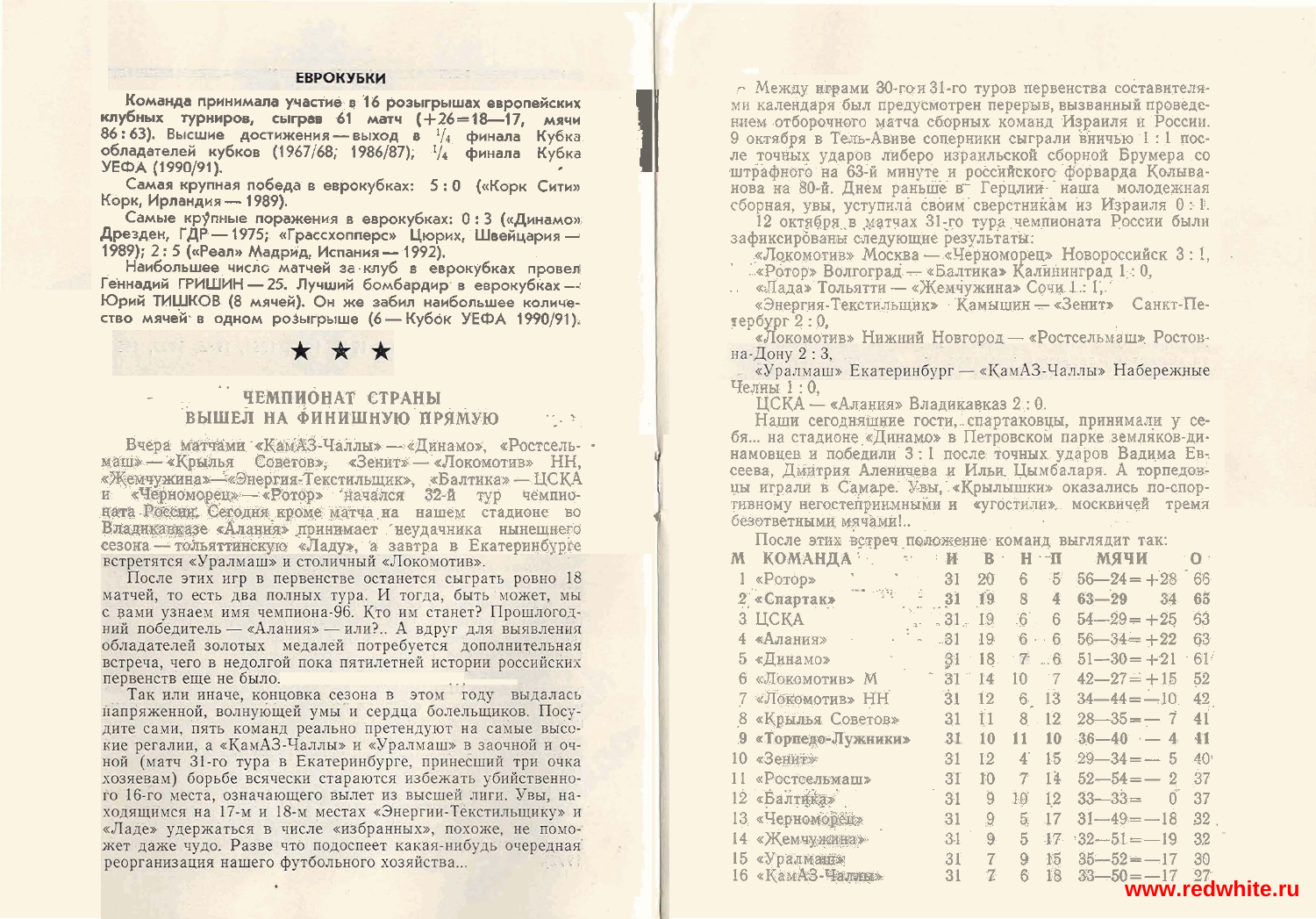| М КОМАНДА    |  |  | и в н п мячи о |  |
|--------------|--|--|----------------|--|
| 17 «Энергия- |  |  |                |  |

Текстильщик» 31 18 «Лада»  $31 \t 4 \t 7 \t 20 \t 18 - 50 = -32 \t 19$ 

Примечание. М - место, И - игры, В - выигрыши,  $H$  — ничьи,  $\Pi$  — поражения,  $0$  — очки. В таблице не учтены результаты матчей, состоявшихся вчера.

 $4$  $\frac{11}{2}$   $16 \quad 23 - 41 = -18 \quad 23$ 

#### «СПАРТАК»! КАК МНОГО В ЭТОМ СЛОВЕ...

AN THE О наших сегодняшних гостях уже столько написано, что, казалось бы, не стоит лишний раз напоминать о заслугах подлинно народной команды. 12-кратный чемпион СССР и 10-кратный обладатель Кубка СССР, «Спартак» безраздельно господствовал и в первых трех чемпионатах России, а в прошлом году, хоть и пропустил вперед на пьедестале почета «Спартак-Аланию» и земляков из «Локомотива», заняв третье место, зато блеснул на международной арене, добившись стопроцентного результата в групповом турнире Лиги чемпионов 1995/96 - 6 побед в шести играх!

Начало этого сезона не предвещало спартаковцам ничего хорошего: перед ответственными играми  $\frac{1}{4}$  финала Лиги. клуб не сумел удержать Черчесова, Кулькова и Юрана, столько сделавших для команды в триумфальном шествии по Европе в борьбе с польской «Легией», норвежским «Русенборгом» и английским «Блэкберном», вдруг оказались ненужными Шмаров, Мухамадиев, Тяпушкин, Афанасьев, Масалитин и Величко, а зимой серьезные травмы получили Хлестов и Мамедов. Болельщики уж было приготовились к тяжелым временам, но честолюбивые вчерашние дублеры, заменившие премьеров, вопреки злословящим скептикам сохранили спартаковский дух и в каждом календарном матче компенсировали недостаток опыта и мастерства неуемным желанием бороться до конца. Благо, было на кого держать равнение и к кому обращаться за помощью. Первую половину сезона отыграл в команде Никифоров. Несмотря на затянувшееся восстановление после травм, в команде остался Пятницкий, в начале сезона избанный капитаном. Уже в ходе чемпионата в каждой из линий определились свои лидеры -«дядьки», обучающие и поддерживающие молодежь. - Горлукович, Цымбаларь, Тихонов, Аленичев и - отчасти - Кечинов, которому пока явно недостает стабильности.

Что же касается Андрея Тихонова, то в этот несомиенно лучший в его карьере сезон он не только является одним из самых реальных претендентов на звание «Лучшего футболиста года», но и вполне может рассчитывать на номинацию «Игрок - открытие года» (среди голкиперов) или «Лучший вратарь года». Любимец спартаковских фанов, он по праву стал героем первого (московского) матча с «Силкеборгом» в  $\frac{1}{32}$  финала Кубка УЕФА, когда не только забил два мяча, но и в решающие мгновения заменил удаленного Руслана Нигматуллина в «рамке».

В 31 матче этого чемпионата за команду выступили 27 игроков. 63 мяча в ворота соперников провели: Кечинов и Тихонов - по 13, Цымбаларь - 8, Аленичев и Никифоров - по 6, Ширко — 4, Джубанов — 3, Евсеев, Мелешин и Титов по 2. Ананко, Горлукович, Дуюн и Коваленко - по 1. Пенальти пробивали Никифоров (забито 2 из 3) и Тихонов (2 из 2). Вратари Филимонов (16 пропущенных мячей в 22 играх) и Нигматуллин (9, -13) имеют соответственно 10 и 2 «сухих» матча (без пропущенных мячей).

... Можно болеть за «Спартак», можно в чем-то недолюбливать клуб, отдавая предпочтение его соперникам. Но нельзя не отметить главного: в этом году, даже если спартаковцы и не завоюют первого места, они одержат не менее важную победу - психологическую. Доказав и тренерам, и болельщикам, а главное - самим, себе, что традиционный дух победителей жив в команде и поныне. А значит, прочный фундамент для дальнейших побед есть.

#### УЖЕЛЬ ТО САМОЕ «ТОРПЕДО»?

Посмотришь на визитную карточку торпедовцев, срав- $\sim$ нишь ее с нынешним местом команды в чемпионате - и просто диву даешься. Неужели это и есть клуб, подаривший нашему футболу имена Эдуарда Стрельцова и Валентина Иванова, Валерия Воронина и Виктора Шустикова, Валентина Денисова и Леонида Пахомова, многих-многих других талантливых футболистов, принесших славу автозаводцам за шесть с лишним десятилетий?

С момента последнего завоевания золотых медалей чемпионов страны уже прошло ровно двадцать лет, бронзе-91 вот-вот «стукнет» пять лет, а победе в Кубке России - три года, «Когда же, когда?..» — задается вопросом болельщикоптимист: «Когда рак свистнет», — утешает его коллега-пессимист. Но оба они надеются на лучшее, поскольку при любых обстоятельствах остаются верными любимой команде.

А «Торпедо», даже получив с лужниковским финансовым благополучием соответствующую приставку к своему названию, играет ни шатко ни валко. И кого винить и в чем, похоже, не знает никто. Вроде бы футболисты неплохие, тренер опытный со стажем, коренной автозаводец. А мысли на поле нет. Период возрождения явно затянулся. И привыкают постепенно торпедовские болельщики к безликой, безвольной игре в исполнении... нет, не самобытной команды, каковой она считалась на протяжении многих десятков лет, а обычного середнячка из несметного числа подобных еми Потрай white.ru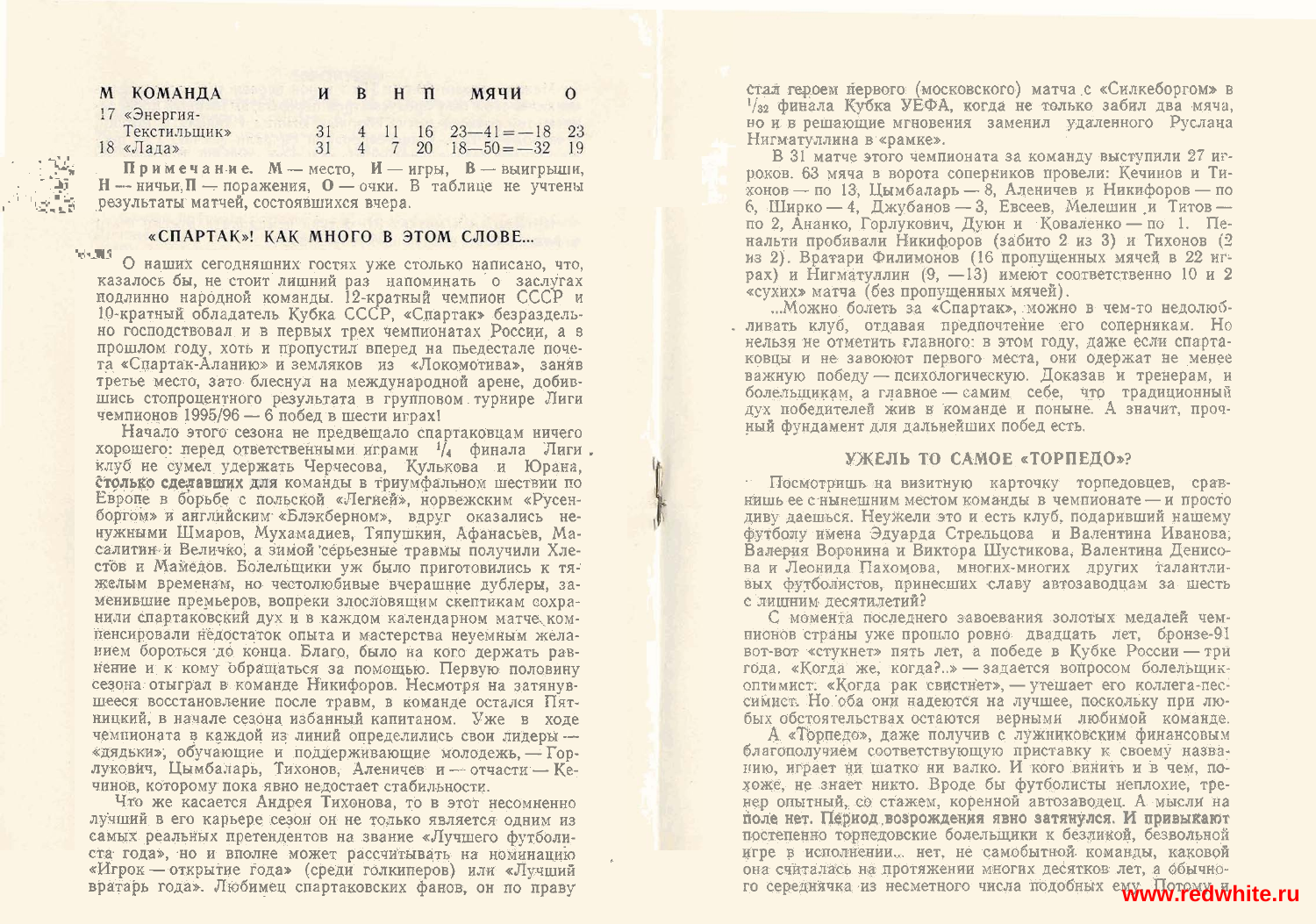воспринимают внешне спокойно поражения. В прошлом от «Уралмаша» 0:5 и «КамАЗа» 1:4, а неделю назад — и от «Крылышек» 0:3, чего и в самых страшных снах не приснилось бы предыдущим поколениям автозаводцев, громившим и Киев. 7:1, и, чего скрывать, тот же «Спартак»  $5:0$  и  $5:1$ . Куда делась психология победителей? И где найти лекарство нли «живую воду», чтобы возродить былые традиции клуба?

В 31 игре первенства в составе команды выступили 27 игроков. Авторами 36 голов стали: Камольцев и Востросаблин — по 7, Аваков — 5, Прокопенко — 4, Камнев и Николаев - по 2. Агашков, Борисов, Бородкин; Леонченко, Панферов, Савельев, Смертин и Шустиков - по 1. Еще один гол на счету спартаковца Липко, забитый им в свои ворота в матче первого круга на стадионе «Локомотив». Пенальти пробивали Востросаблин (забито 4 из 5) и Корнаухов (забито 0 из 1). Вратари Пчельников (40 пропущенных мячей в 31 игре) и Харин  $(1, -0)$  имеют соответственно 8 и 1 «сухих» матча (без пропущенных мячей).

#### $B$  COIO3E  $\rightarrow$  COPHELO», B POCCHH  $\rightarrow$  CHAPTAK»

Первый матч в чемпионатах Союза сегодняшние соперники провели в далеком 1938 году. 24 мая на «Сталинце», где ныне расположен стадион «Локомотив», автозаводцы победили 3:2. Последняя игра состоялась 27 октября 1991 года в Лужниках. И вновь торпедовцы оказались сильнее - - 2:1. Всего же за этот период команды встречались 94 раза. Сегоднящние хозяева поля одержали 33 победы и 30 раз проиграли при 31 ничьей, соотношение забитых и пропущенных мячей 138:134 в пользу «Торпедо».

Самыми результативными игроками дерби «Торпедо» -«Спартак» являются торпедовцы Александр ПОНОМАРЕВ (12), Валентин ИВАНОВ (10), Эдуард СТРЕЛЬЦОВ (7), Петр ПЕТРОВ и Вадим НИКОНОВ (по 6), Василий ПАН-ФИЛОВ и Михаил ГЕРШКОВИЧ (по 5), а также спартаковны Галимзян ХУСАИНОВ (10), Алексей ПАРАМОНОВ (9), Анатолий ИЛЬИН и Сергей РОДИОНОВ (по 7), Федор ЧЕ-РЕНКОВ (6), Николай ДЕМЕНТЬЕВ и Юрий ГАВРИЛОВ  $(D \cap 5)$ .

. Хет-триков во встречах добивались спартаковцы Борис ТАТУШИН (1953) и автор «золотого» гола Мельбурна-56 Анатолий ИЛЬИН (1958), автозаводцы Александр ПОНО-МАРЕВ (дважды — в 1946 и 1947 годах) и... Анатолий ИЛЬ-ИН (1955), тезка и однофамилец прославленного спарта ковна.

Если в чемпионатах СССР некоторый перевес на стороне «Торпедо», то за дефицит в три победы и четыре мяча спартаковцы сполна отыгрались в чемпионатах России. Команды встречались 9 раз, и автозаводцы ни разу не смогли обыграть своих земляков! На счету «Спартака» 4 победы при 5 ничейных результатах и соотношении мячей 17:7.

Напомним технические данные первого матча команд в российских первенствах:

«Спартак» - «Торпедо». 1:1 (0:0). Москва. Центральный стадион имени В. И. Ленина. 2 мая 1992 года. 15000 зрителей.

Судья С. Анохин (Москва) — 9,0.

«Спартак»: Черчесов, Хлестов, А. Иванов, Попов, Цхададзе (Петров, 72), Чернышов, Онопко, Карпин (Татаркин, 62), Пятницкий, Ледяхов, В. Бесчастных (Касумов, 62).

«Торпедо»: Подшивалов, Калайчев, Чельцов, Афанасьев, Ульянов, Шустиков, Г. Гришин, Востросаблин, Н. Савичев, Чугайнов, Скаченко (Борисов, 83).

Голы: 0:1 Чугайнов (54), 1:1 Татаркин (87).

(Шрифтом выделены футболисты, продолжающие выступать в этих же командах.)

Остальные встречи принесли торпедовцам явно неутешительные результаты: 1992 (второй круг) - 0:3 (голы Русяева, Ледяхова и Радченко); 1993 — 1:1 (Чугайнов — В. Бесчастных) и 0:0; 1994 — 0:1 (Никифоров) и 2:2 (Прокопенко, Паземов — Мухамадиев, Цымбаларь); 1995 — 1:2 (Агашков не реализовал пенальти, но он же повторным ударом добил мяч в сетку ворот — Никифоров с пенальти и Хлестов); 1996 (первый круг) - 2:2 (Липко в свои ворота, Никола- $EB - KeuHHOB - 2$ ).

Что ждет нас сегодня? Очередная победа краено-белых или их первое поражение?..

Ответ мы узнаем через неполных два часа. Пусть победит сильнейший! Но пусть это произойдет в ходе красивой, содержательной игры.

#### СОСТАВЫ КОМАНД

#### «ТОРПЕДО-ЛУЖНИКИ»

Владимир ПЧЕЛЬНИКОВ Михаил ХАРИН Борис ВОСТРОСАБЛИН Михаил МУРАШОВ Владимир ЛЕОНЧЕНКО Сергей БУРЧЕНКОВ Александр БОРОДКИН Евгений СМЕРТИН Вячеслав КАМОЛЬЦЕВ Константин КАМНЕВ

#### «СПАРТАК»

Александр ФИЛИМОНОВ Руслан НИГМАТУЛЛИН **Вадим EBCEEB** Сергей ГОРЛУКОВИЧ Илья ЦЫМБАЛАРЬ Рамиз МАМЕДОВ Александр ШИРКО Константин ГОЛОВСКОЙ Дмитрий АЛЕНИЧЕВ **Erop TMTOB** 

## www.redwhite.ru